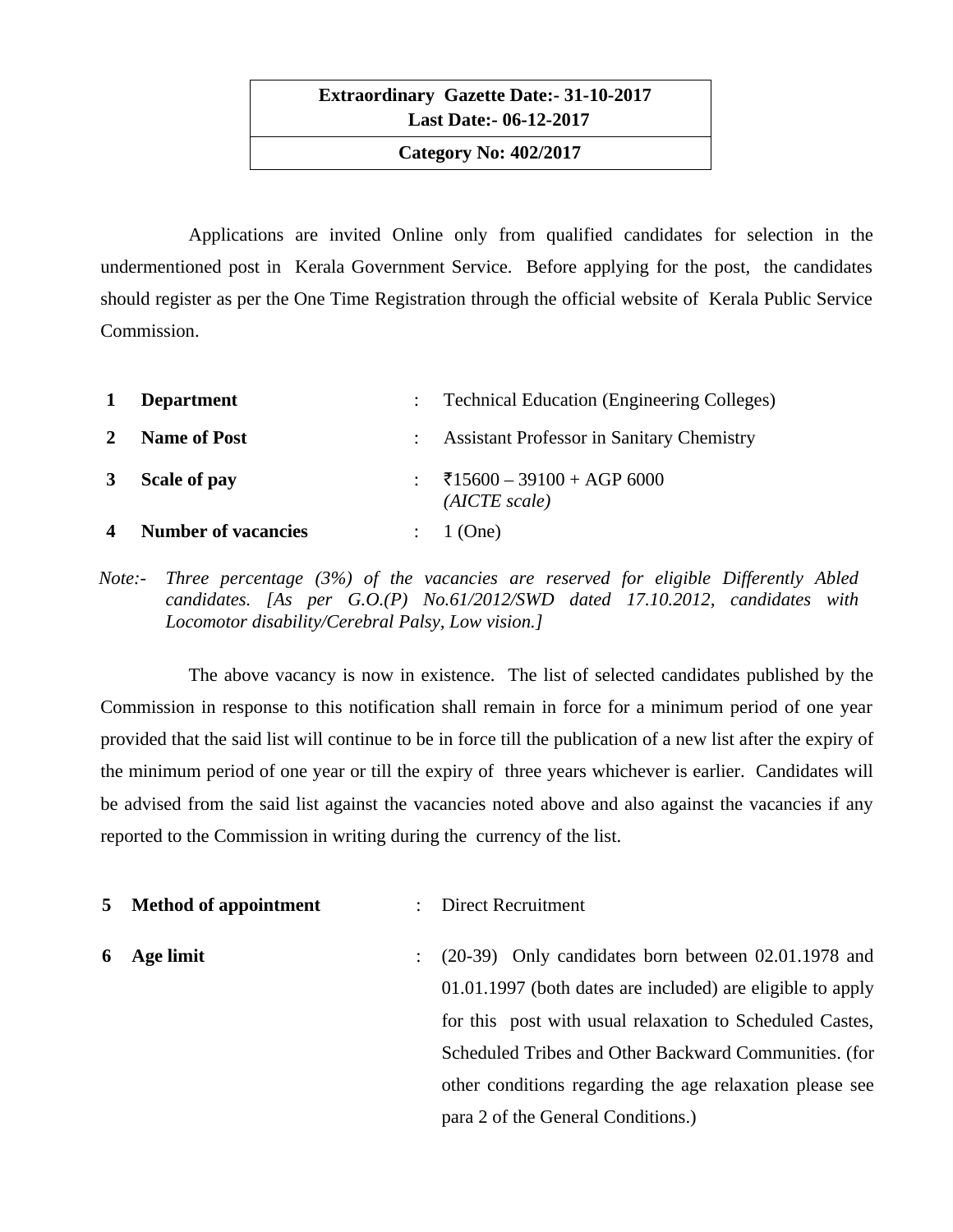### **7 Qualifications**

I or II Class Post Graduate Degree in Bio-Chemistry or Applied Chemistry.

Note: Rule 10(a)(ii) of Part II KS & SSR is applicable.

### **8. Mode of Submitting applications**:

(a) Candidates must register as per "ONE TIME REGISTRATION" with the Official website of Kerala Public Service Commission [www.keralapsc.gov.in](http://www.keralapsc.gov.in/)before applying for the post. Candidates who have registered can apply by logging on to their profile using their User-ID and Password. Candidates must click on the 'Apply now' button of the respective posts in the Notification Link to apply for the post. The Photograph uploaded should be taken after 31/12/2010. Name of the candidate and the date of taking photograph should be printed at the bottom portion. The photograph once uploaded meeting all requirements shall valid for 10 years from the date of uploading. There is no change in other instructions regarding the uploading of photographs. No application fee is required. Candidates shall take a printout of the application by clicking the link **Registration Card** in their profile. Candidates are responsible for the correctness of the personal information and secrecy of password. Before the final submission of the application on the profile, candidates must ensure correctness of the information on their profile. They must quote User-Id for further communication with the Commission. Application submitted is provisional and cannot be deleted or altered after submission. The applications will be summarily rejected if non compliance with the notification is found in due course of processing. Documents to prove qualification, Experience, community, age etc have to be produced as and when called for.

(b) "If a Written/OMR/Online Test is conducted as part of this selection, Admission Ticket for eligible candidates will be made available in their Profile for One Time Registration and the date of downloading will be included in the Examination Calendar. Candidates can download Admission Ticket **for 15 days from this date.** Candidates who have downloaded the Admission Ticket will alone be permitted to attend the Examination."

(c) Candidates who have AADHAAR Card should add AADHAAR Card as I.D. Proof in their profile.